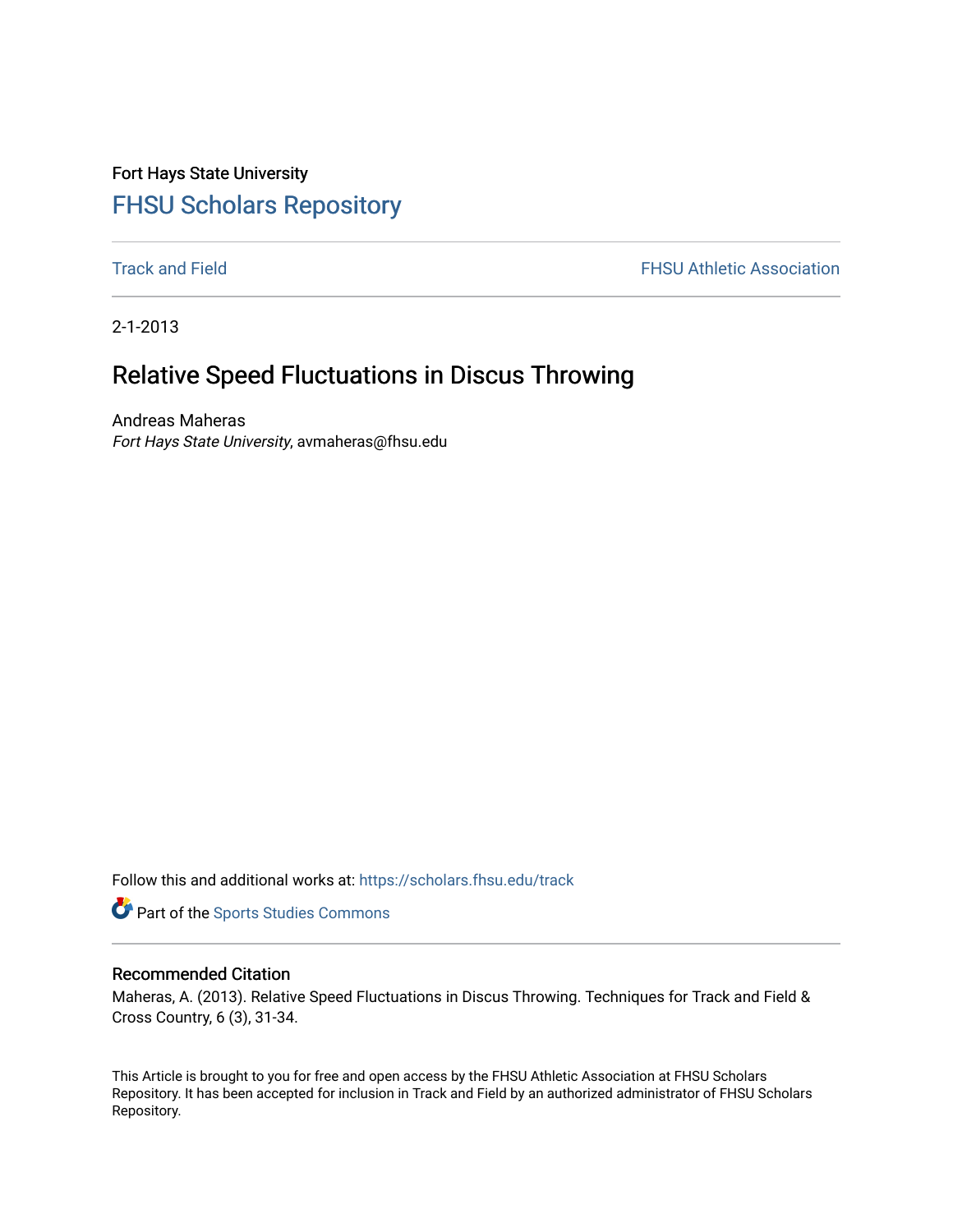

# **Relative Speed Fluctuations IN DISCUS THROWING**

## BY ANDREAS V. MAHERAS, PH.D.

In the course of a discus throw, the center of mass of the (thrower + discus) system<br>translates forward across the circle. This way the speed of the center of mass contr<br>utes to the speed of the discus An analogy that can translates forward across the circle. This way the speed of the center of mass contributes to the speed of the discus. An analogy that can be used to explain how the speed of the center of mass contributes to the speed of the discus is as follows. That is, one can compare the discus thrower with a ship, firing a cannon. If the ship, firing the cannon, is traveling forward as the cannon is fired, the forward speed of the ship is added to the fonvard speed of the projectile. This results in a larger total horizoncal speed of the projectile as compared 10 a condition where the ship would he stationary when ii fired the cannon. The fonvard (linear) motion of the rhrower+discus system contribures to the speed of the discus at release and the thrower, indeed, needs to take advantage of this forward motion as much *as* possible albeit its limited contribution {linear vs. rotational) ro the overall speed of the discus at release (Maheras, 2011).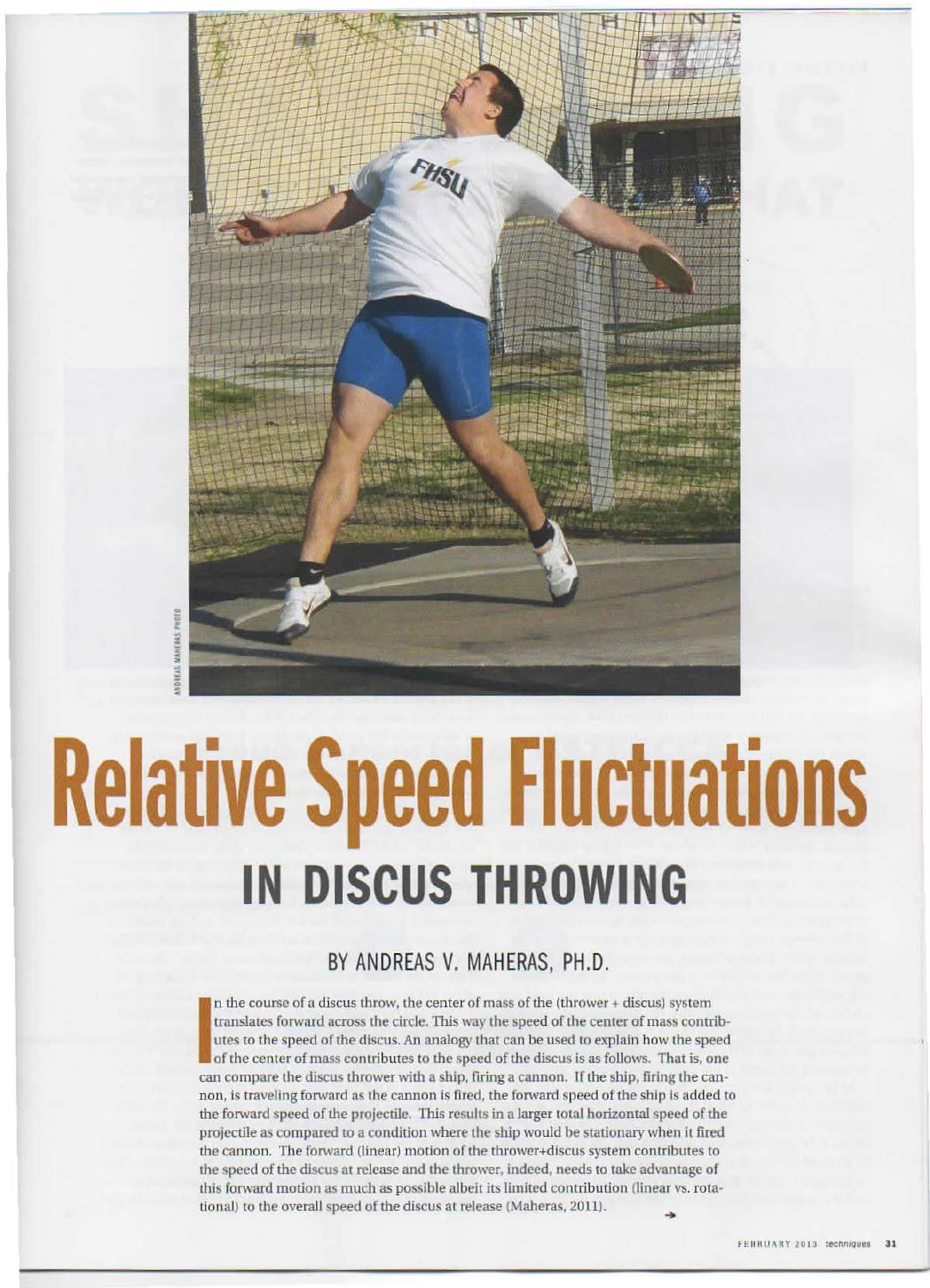#### RELATIVE SPEED FLUCTUATIONS IN DISCUS THROWING



**Figure 1. Relative discus speed** fluctuations, during **a hypothetical movement of the thrower+dlscus system across the circle.** 

However, as the system translates forward, the discus also rotates counterclockwise around it. This combination of the horizontal translation of the system's center of mass and the rotation of the discus results in a fluctuation in the speed of the discus in relation to the ground. To clarify this phenomenon, one should consider a discus thrower who, with her discus, moves across the circle at a hypothetical constant speed of 2 meters/second (figure 1). It can also be hypothesized that the counterclockwise rotation of the discus around the system's center of mass imparts a constant speed of 8 *m/s* to the discus relative to the system's center of mass. At the moment the discus is on the right side of the system's center of mass, the discus is moving in the same direction as the system's center of mass. Their speeds can then be added up to produce a speed of 10 m/sec., (8+2), relative to the ground. Similarly, when the discus is on the left side, the discus and the system's center of mass are moving in opposire directions. This way their speeds are subtracted from each other to produce a discus speed of 6 m/sec., (8-2), relative to the ground. This combination of the forward translation of the system's center of mass and of the counterclockwise rotation of the discus around it, results in fluctuations in the speed of the discus relative to the ground. As shown, there is a local maximum speed when the discus is at the right side and, local minimum speed when the discus is at the left side. At the instant of release, the discus is at the right side and this way the speed of the system's center of mass contributes to increase the speed of the discus relative to the ground.

At this point, the main concern is the confusion that the fluctuations in the speed of the discus relative to the ground can cause in interpreting the dynamics of the throw. It needs to be made clear that the effort that the thrower exerts to increase the speed of the discus is related to the **changee**  in the speed relative to the system's center of mass and not to the changes that may result to the speed of the discus **re!-**

ative to the ground. This implies that to produce the hypothetical movement shown in figure 1, the thrower does not apply any forces on the discus to speed it up or slow it down. The thrower merely hangs on to the discus to keep it in a circular path around the system's center of mass. No effort is necessary to speed it up or slow it down, even though the discus is indeed speeding up or slowing down in relation to the ground. However, the thrower is doing nothing to increase or decrease the speed of the discus. Thar increase or decrease in the speed of the discus is occurring automatically just because the system's center of mass is moving forward and the discus is rotating around it, a motion that requires no effort from the thrower.

The dark line (squares) shown in figure 2 shows the absolute speed of the discus in relation to the ground in an average throw. Here, there is a maximum value ar around the time the left foot loses contact with the ground in the back of the circle (LTO) which is followed by a series of smaller values before they eventually increase dramatically between the instant of landing of the left foot (LTD) and the release of the discus. Here, it would be an error for one to theorize that this speed pattern means that the thrower makes a forward force on the discus to increase its speed prior to the take off of the left foot, and that then makes a backward force to slow it **down** and then waits until the stare of the double support delivery phase to make a another forward force to produce the final speed increase for the release of the discus. The top speed that occurred at left foot take off was the result of the discus being at the right side, as viewed from the back, during that instant and consequently the speed of the system's center of mass helped to increase the speed of the discus relative to the ground. Those increases and decreases in the discus relative to the ground are the result of the *F- F-* also the ground. Those increases and decreases in the speed of the discus relative to the ground are the result of the system's center of mass and not the result of any propulsive (or braking) forces applied by the